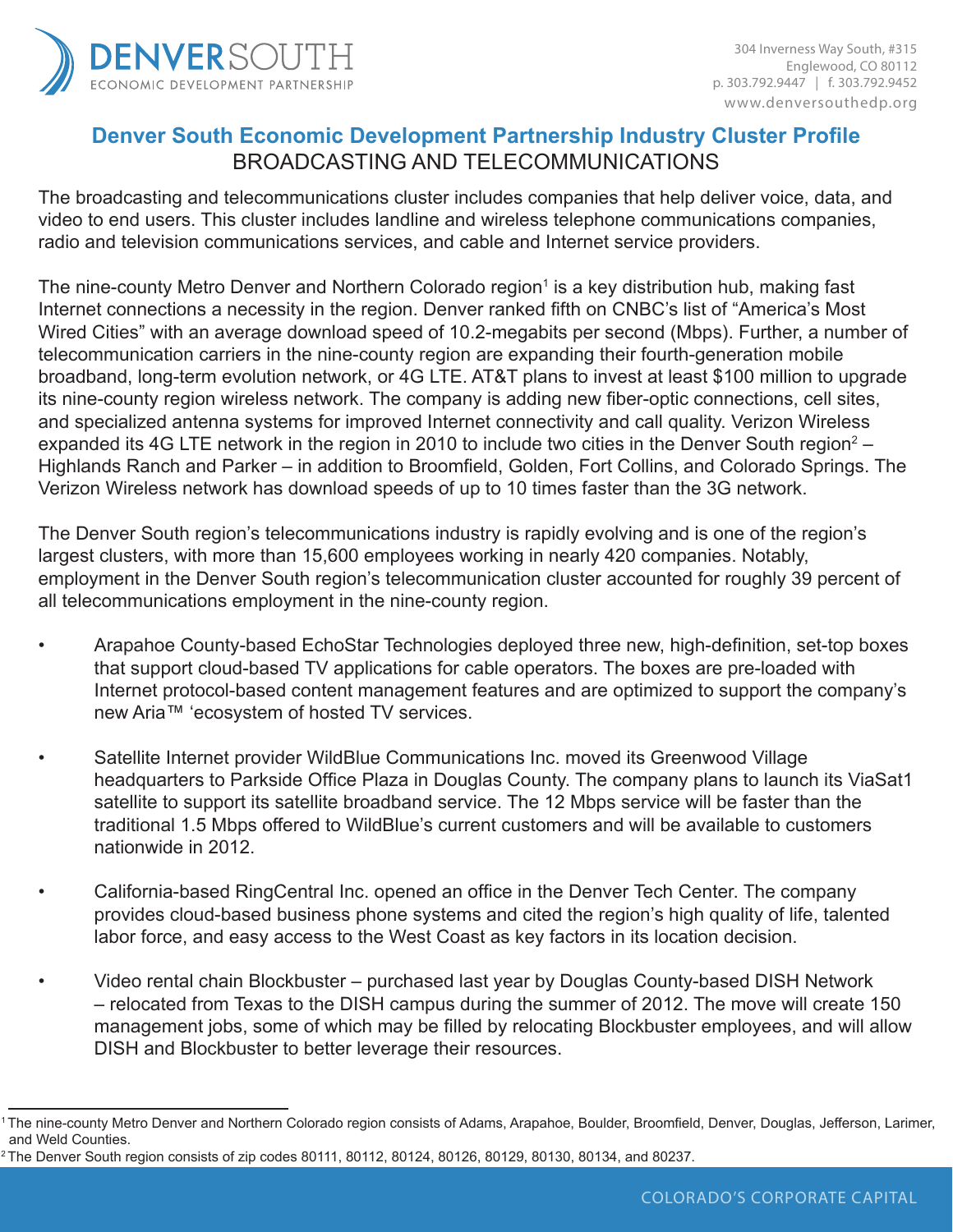

- Greenwood Village-based WideOpenWest (WOW) secured \$3 billion in financing commitments from Morgan Stanley, Credit Suisse, and other investment companies to purchase Georgia-based Knology. The \$1.5 billion deal would expand WOW's market to 13 states and could reach more than 800,000 customers with its digital video and high-speed Internet services.
- Denver-based Alpine Access Inc. expanded its Denver Tech Center facility. The company's headquarters is located in downtown Denver and uses home-based agents to provide customer service and tech support.
- Comcast Corp. moved its expanded occasional satellite operations into a new operations center that could house a significant number of workers in the Inverness Business Park in Douglas County. The new center will open as Comcast consolidates three centers in the company's western region, which includes Colorado and 10 other states.

## BROADCASTING AND TELECOMMUNICATIONS ECONOMIC PROFILE

The broadcasting and telecommunications industry cluster consists of 16, six-digit North American Industry Classification System (NAICS) codes including radio and television communications equipment, telephone communications, and cable television services.

|                                                 |         | <b>Denver South Nine-County Region</b> | U.S.      |
|-------------------------------------------------|---------|----------------------------------------|-----------|
| Direct Employment, 2011                         | 15,620  | 40,500                                 | 1,221,680 |
| Number of Direct Companies, 2011                | 420     | 2,640                                  | 171,860   |
| One-Year Direct Employment Growth, 2010-2011    | $-6.4%$ | $-0.5%$                                | $-3.6%$   |
| Five-Year Direct Employment Growth, 2006-2011   | 6.8%    | $-4.5%$                                | $-16.3%$  |
| Avg. Annual Direct Employment Growth, 2006-2011 | 1.3%    | $-0.9%$                                | $-3.5%$   |
| <b>Direct Employment Concentration</b>          | 7.5%    | 2.3%                                   | 0.8%      |

*Sources: Dun & Bradstreet, Inc. Marketplace database, July-Sept. 2006-2010; Market Analysis Profile, 2011; Development Research Partners.*

### **Broadcasting and Telecommunications Employment**

- The broadcasting and telecommunications cluster directly employed approximately 15,620 people in the Denver South region in 2011.
- Broadcasting and telecommunications companies employed 7.5 percent of the Denver South region's total employment base, compared with 2.3 percent and 0.8 percent employment concentrations in the nine-county region and nationwide, respectively.
- More than 78 percent of the Denver South region's broadcasting and telecommunications cluster employees provided telephone communication and cable and other subscription services.

### **Wages**

The 2010 average annual salary for broadcasting and telecommunications employees in the nine-county region was \$89,660, compared with \$72,970 nationwide. Total payroll for the broadcasting and telecommunications cluster in the nine-county region exceeded \$3.6 billion in 2010.